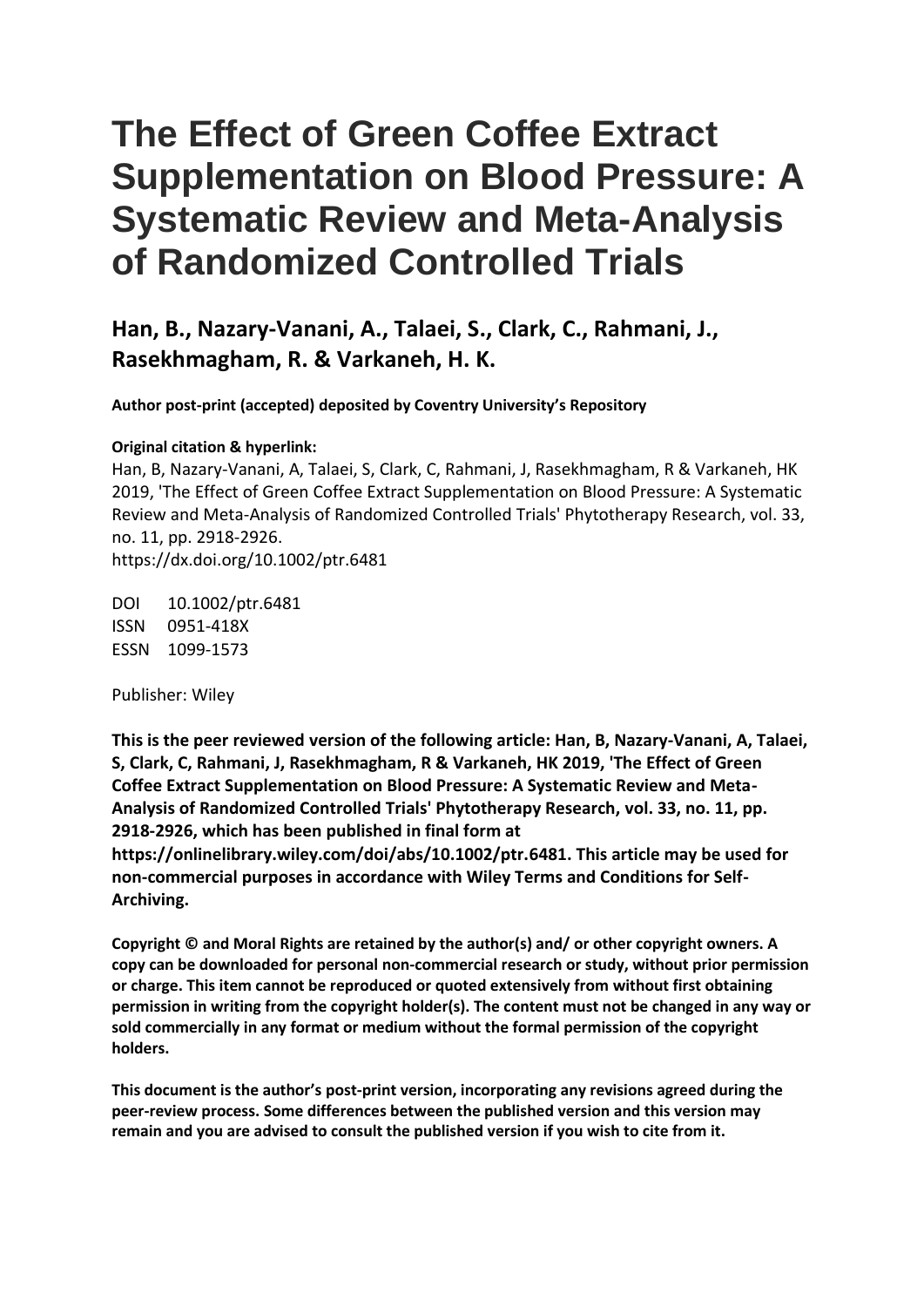## **The Effect of Green Coffee Extract Supplementation on Blood Pressure: A Systematic Review and Meta-Analysis of Randomized Controlled Trials**

#### **Abstract**

Given the proliferation in studies investigating green coffee bean extract (GCBE) supplementation, the purpose of this study was to determine the efficacy and effectiveness of GCBE supplementation on indices of blood pressure. The literature search was performed in four databases including PubMed/Medline, Scopus, the Cochrane Library, and Google Scholar to identify clinical trials that examined the effects of green coffee supplements on SBP and DBP up to February 2019. Mean change and standard deviation (SD) of the outcome measures were used to estimate the mean difference between the intervention group and the control group at followup. Nine studies including reported SBP and DBP as an outcome measure. Results revealed significant reduction in SBP (WMD: -3.093 mmHg, 95% CI: -3.914, -2.273;  $I^2 = 0.0\%$ ) and DBP  $(-2.170 \text{ mmHg}, 95\% \text{ CI: } -2.749, -1.590; I^2 = 46.5\%)$  after green coffee supplementation with low heterogeneity among the studies. In addition, in sub-group analysis, a significant reduction in SBP and DBP in studies with hypertensive patients, green coffee dosage <400 mg, and administered for ≤4 weeks was identified. The results of current meta-analysis study support the use of GCBE supplementation for the improvement of blood pressure indices, with sub-group analysis highlighting improvements in hypertensive patients.

**Keywords:** Meta-analysis, Blood Pressure, SBP, DBP, Green-Coffee.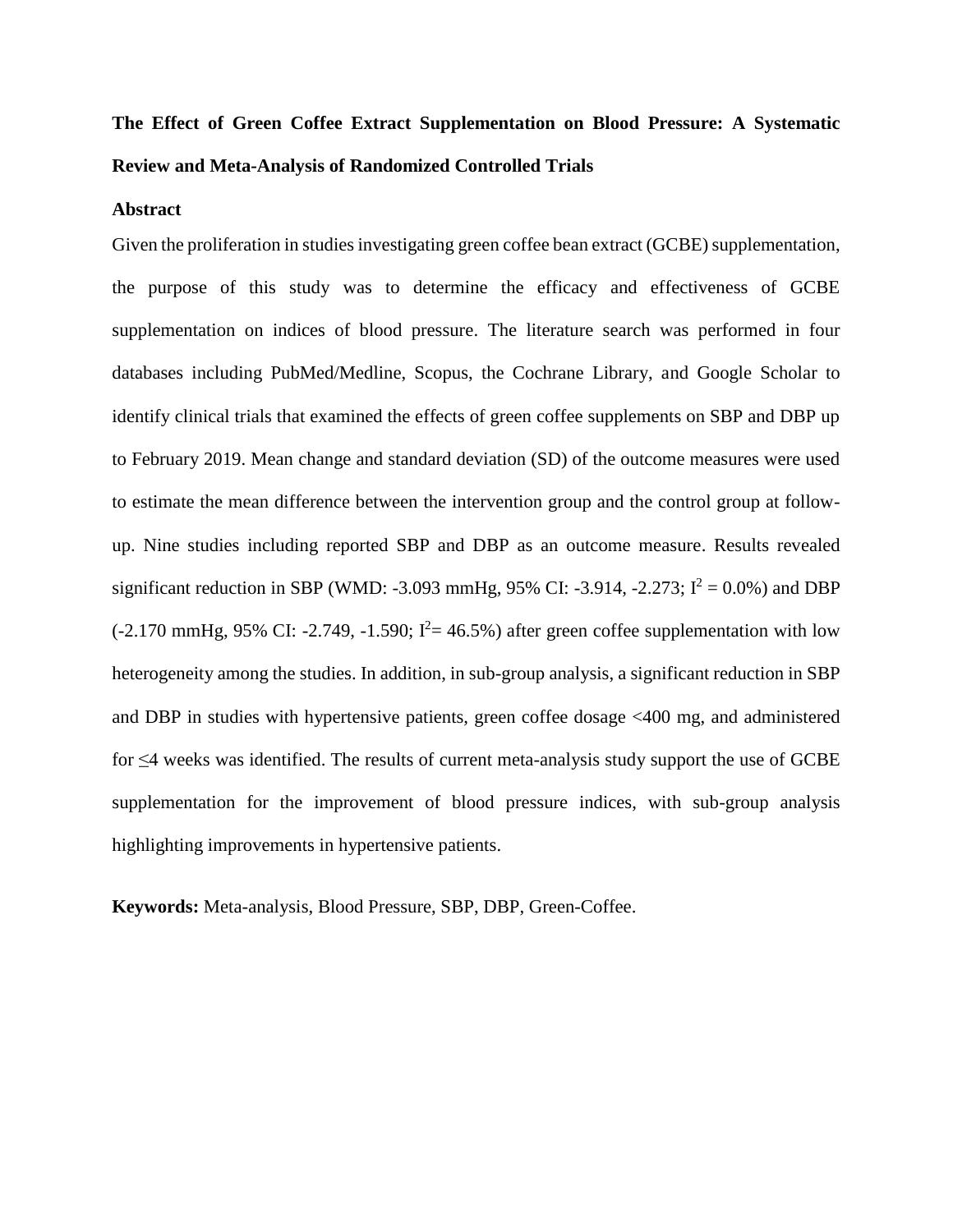#### **Introduction**

High blood pressure is a major risk factor for cardiovascular disease (Stamler, Stamler, & Neaton, 1993), with global prevalence varying from less than 3.4% to over 72.5% (Kearney, Whelton, Reynolds, Whelton, & He, 2004). In the Framingham study, the risk of developing high blood pressure over a lifetime was 90%, whilst it is estimated that the global burden of hypertension will increase to 1.56 million by 2025 (Kearney et al., 2005). Hypertension is a primary risk factor for CHD, CVD and can lead to stroke, kidney problems, disability and early mortality (Chen et al., 2009). High blood pressure can be reduced by lifestyle changes such as changing diet, increasing physical activity, or through drug therapy (Suzuki, Kagawa, Ochiai, Tokimitsu, & Saito, 2002). Many studies have shown that antioxidant vitamins, supplements and many nutritional supplements can reduce blood pressure in humans and animals (Kazuya Kozuma, Shigemi Tsuchiya, Jun Kohori, Tadashi Hase, & Ichiro Tokimitsu, 2005), for example, polyphenols are food additives that are known as antioxidants and widely distributed in foods such as tomatoes, apples, chocolate, coffee and tea (Flament & Bessière-Thomas, 2002).

Coffee is one of the most commonly consumed drinks in the world, and has been reported to elicit a protective effect on liver function (Johnson et al., 2011), diabetes mellitus (van Dam, 2008) and degenerative diseases (Gaafar, El-Ghamery, & Mahmuod, 2013). Unroasted Green Coffee is rich in chlorogenic acid (CGA 2-5 gr/100 gr) (Haidari, Samadi, Mohammadshahi, Jalali, & Engali, 2017), which consists of caffeic acids or ferulic acids (Clifford, 1999), and possesses anti-diabetic (Meng, Cao, Feng, Peng, & Hu, 2013), anti-obesity (Cho et al., 2010; Gorji et al., 2019) and antilipidemic (Cho et al., 2010; Ong, Hsu, & Tan, 2013; Salamat et al., 2019) properties, with Yamaguchi et al, asserting that drinking a cup of coffee daily has an antihypertensive effect (Yamaguchi et al., 2008). In Kuzuya et al., male, hypertensive participants who supplemented with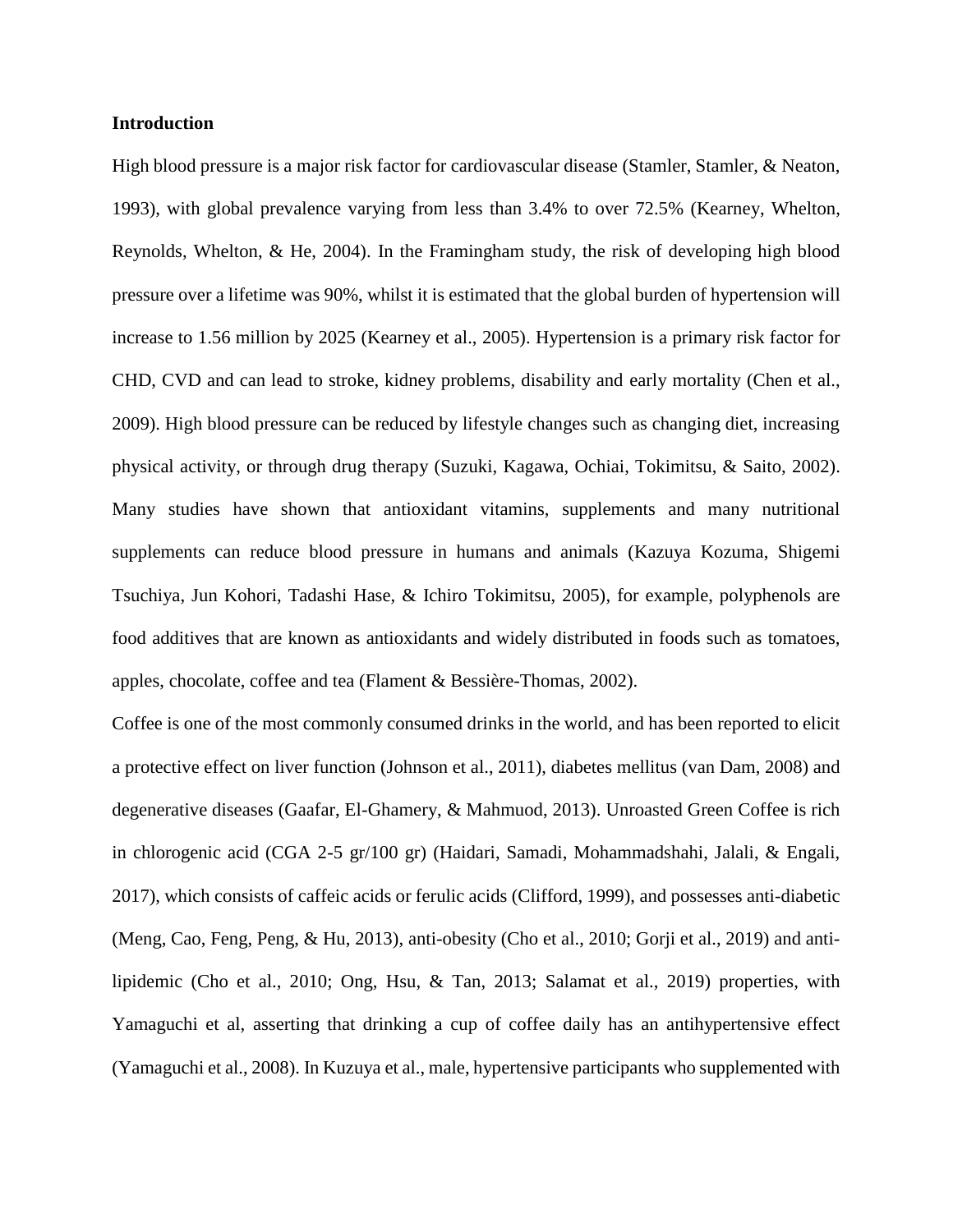Green coffee bean extract (GCBE) for 28 days significantly decreased SBP and DBP (Kazuya Kozuma et al., 2005); whilst in Dujaili et al., it was demonstrated that, following 7 days of supplementation with GCBE, SBP and DBP were significantly decreased (Al-Dujaili, Abuhajleh, & Al-Turk, 2016). However, contrastingly, Yeon et al., among others, have reported GCBE does not elicit any significant effect on blood pressure (Park, Kim, Lee, & Lee, 2010), and conclusions drawn from previous meta-analytical examinations may be regarded as premature, with only a small number of eligible studies analyzed (Onakpoya, Spencer, Thompson, & Heneghan, 2015). Given the proliferation in studies investigating GCBE supplementation, the purpose of this study is to determine the efficacy and effectiveness of GCBE supplementation on indices of blood pressure.

#### **Material and methods**

The Preferred Reporting Items for Systematic Reviews and Meta-Analyses (PRISMA) guidelines were followed in the conducting of this study (Moher, Liberati, Tetzlaff, Altman, & Group, 2009). *Search strategy*

The literature search was performed in four databases including PubMed/Medline, Scopus, the Cochrane Library, and Google Scholar to identify clinical trials that examined the effects of green coffee supplements on SBP and DBP up to February 2019. The merging of MESH and non- MESH terms were used as follows: ((("green coffee"[Title/Abstract]) OR "green coffee extract"[Title/Abstract])) AND ((("Clinical Trials as Topic"[Mesh] OR "Cross-Over Studies"[Mesh] OR "Double-Blind Method"[Mesh] OR "Single-Blind Method"[Mesh] OR "Random Allocation"[Mesh] OR RCT[Title/Abstract] OR "Intervention Studies"[Title/Abstract] OR "intervention"[Title/Abstract] OR "controlled trial"[Title/Abstract] OR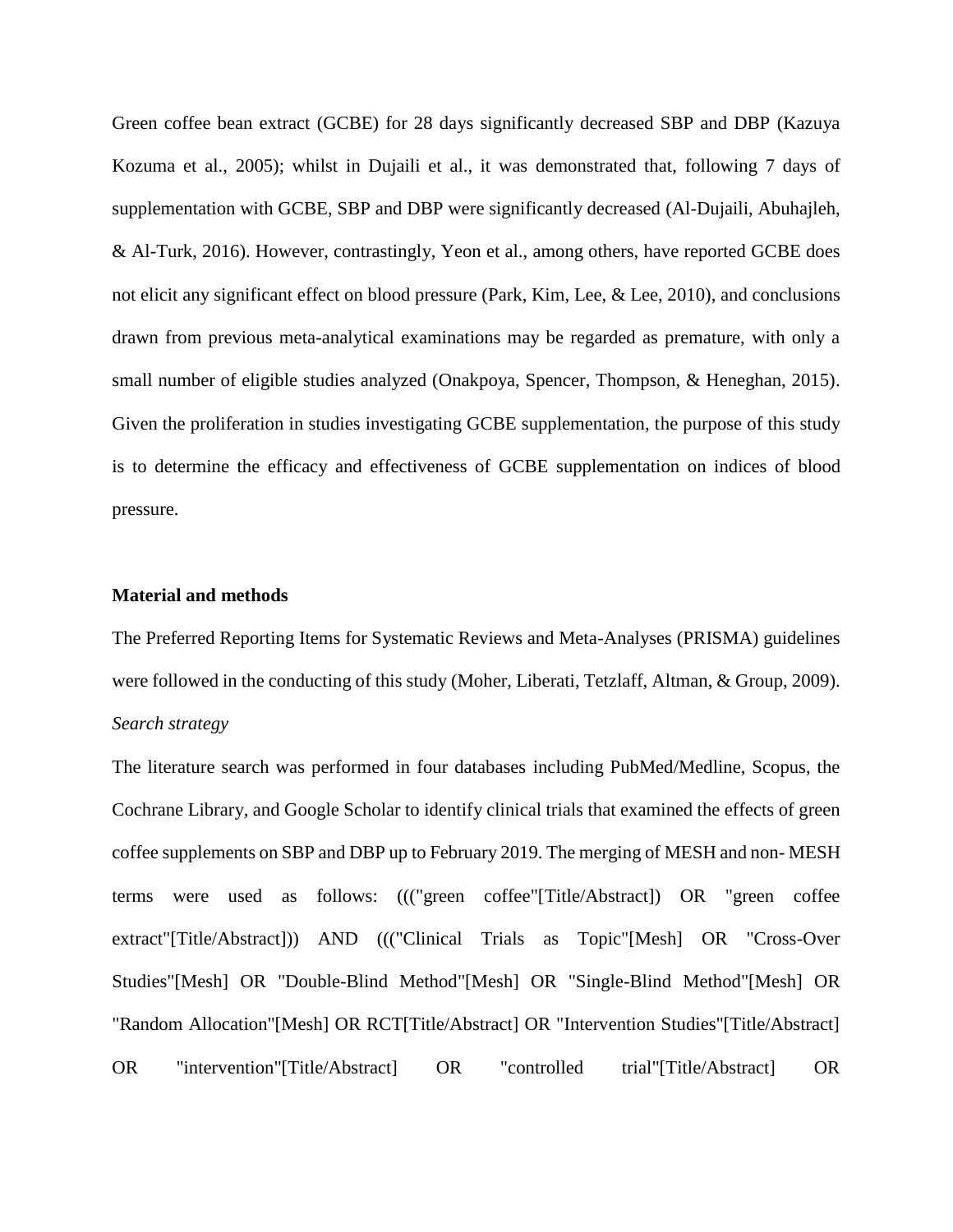"randomized"[Title/Abstract] OR "randomised"[Title/Abstract] OR "random"[Title/Abstract] OR "randomly"[Title/Abstract] OR "placebo"[Title/Abstract] OR "assignment"[Title/Abstract]))). Moreover, we conducted hand searches of all reference lists of eligible articles, and related reviews in order to avoid missing any relevant article.

#### *Eligibility criteria*

We considered studies that were: (1) randomized placebo-controlled trials with crossover or parallel designs (2) publications that were carried out on adult individuals more than 18 years old (3) those that reported sufficient data on baseline and final trials of SBP or/and DBP in both green coffee and control groups (4) studies that did the intervention with any green coffee species. We excluded articles if they; (1) were conducted on children, pregnant women or animals (2) were not placebo-controlled trials (3) did not reported sufficient information for the outcomes in green coffee or control groups (4) examined the effects of green coffee along with other components. Grey literature, including conference papers, dissertations, and patents were omitted for purposes of this study.

#### *Data extraction*

Two independent investigators (A.N and HKV) performed the study selection, and a third, senior researcher (C.C.) was present to resolve any disagreements. In case of absence of reporting data in the published studies, we emailed the corresponding author to obtain the required data. The following data were acquired from each study; first study author's name, year of publication, age and gender of subjects, trial duration, study location, type and dosage of green coffee supplements, study design, health status of participants, number of participants in each group, mean and SD of outcome measures at baseline, post-trial and/or changes in outcome measures from baseline to the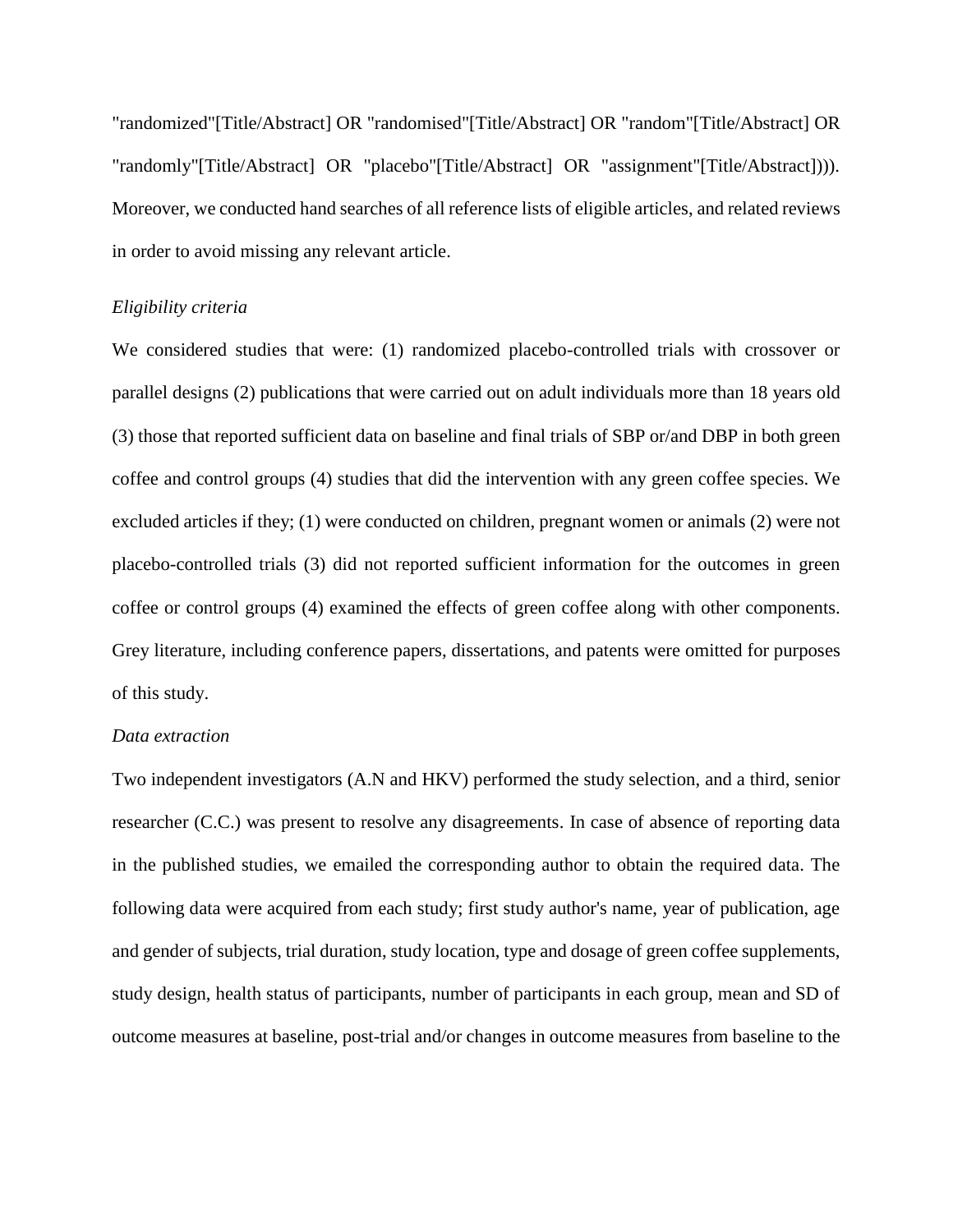end-of-study. If a study reported multiple data at diverse time points, only the most recent were included.

#### *Quality assessment*

Methodological quality and risk of bias of included studies was determined by using the Cochrane scoring system (Moher et al., 2009). This tool assesses possible sources of bias in randomized trials, including the random sequence generation; the concealment of allocation to conditions; the inhibition of awareness of the allocated intervention; blinding of outcome assessment, incomplete outcome data, selective reporting, and other biases. Three scores of yes, no, and unclear could be given to each above-mentioned item, which are referred as high risk, low risk, and unknown risk respectively

#### *Data synthesis and statistical analysis*

Mean change and standard deviation (SD) of the outcome measures were used to estimate the mean difference between the intervention group and the control group at follow-up. If data were reported in a different format, standard calculations were performed to derive the mean and SD (Higgins, 2011; Hozo, Djulbegovic, & Hozo, 2005). In order to estimate effect sizes, the randomeffects model (using DerSimonian-Laird method) was used and results were provided across weighted mean difference (WMD) and 95% CI. We conducted subgroup analysis to investigate potential sources of heterogeneity among the studies. The sensitivity analysis was performed using the leave-one-out method, to discover the impact of each study, individually, on the overall effect size. Publication bias was assessed by means of visual calculation of funnel plots and Egger's tests(Egger, Smith, Schneider, & Minder, 1997). If any publication bias was detected, it was tested via the 'trim and fill' approach (Palmer, Peters, Sutton, & Moreno, 2008). All statistical analyses were implemented using Stata software (Stata Corp. College Station, Texas, USA).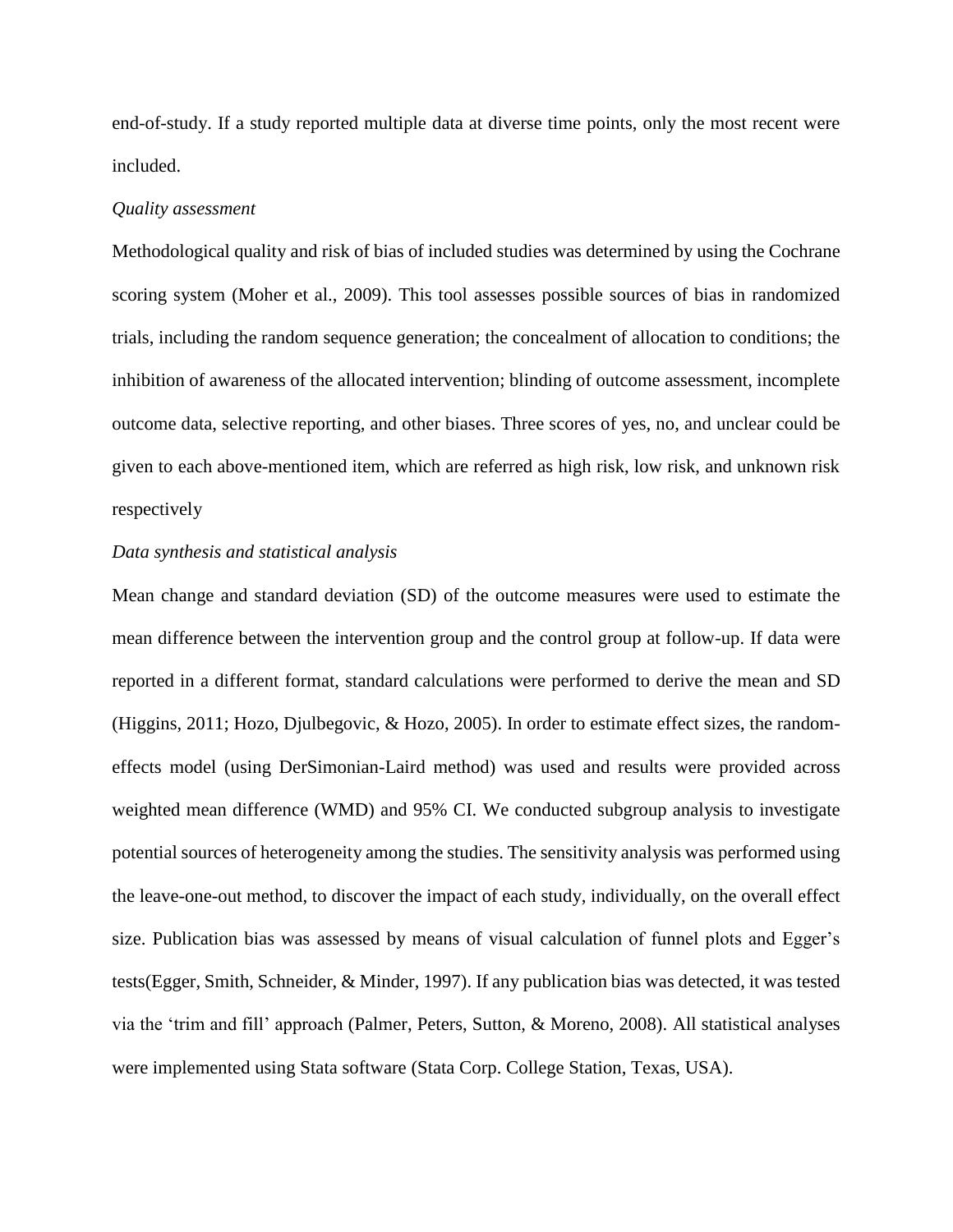#### **Results**

#### *Study selection*

The initial database search returned 181 articles (in addition to 2 articles retrieved by a hand searching), and after duplicates were removed, 129 articles remained. After screening based on the title and abstract 26 articles yielded for full-text review. Finally, 5 articles (K. Kozuma, S. Tsuchiya, J. Kohori, T. Hase, & I. Tokimitsu, 2005; Ryuji Ochiai et al., 2004; Park et al., 2010; Roshan, Nikpayam, Sedaghat, & Sohrab, 2018; Yamaguchi et al., 2008) with 9 studies were included in this meta-analysis (**Figure 1**).

#### *Characteristics of the included studies*

The characteristics of the included studies are summarized in Table 1. These studies were published between 2004 and 2018 and were conducted in the Iran (Roshan et al., 2018), south Korea (Park et al., 2010), and Japan (K. Kozuma et al., 2005; Ryuji Ochiai et al., 2004; Yamaguchi et al., 2008). The follow-up period ranged from 4 to 16 weeks. Daily recommended dosage of green coffee varied between 46 and 800 mg in these studies. The design of all the included trials was parallel. All studies were done on both genders except for one trial that included women only (Park et al., 2010), and four studies on men only (K. Kozuma et al., 2005; Ryuji Ochiai et al., 2004). The sample size in the included trials ranged from 31 (Ryuji Ochiai et al., 2004) to 72 (Yamaguchi et al., 2008). Participants in include studies were patients with the metabolic syndrome (Roshan et al., 2018), healthy subjects (R. Ochiai et al., 2008; Park et al., 2010), and patients with hypertension (K. Kozuma et al., 2005; Yamaguchi et al., 2008).

#### **Quality assessment**

Methodological quality and risk of bias of included studies was provided in **Supplemental Table 1.** Most studies demonstrated adequate quality for key factors (Kazuya Kozuma et al.,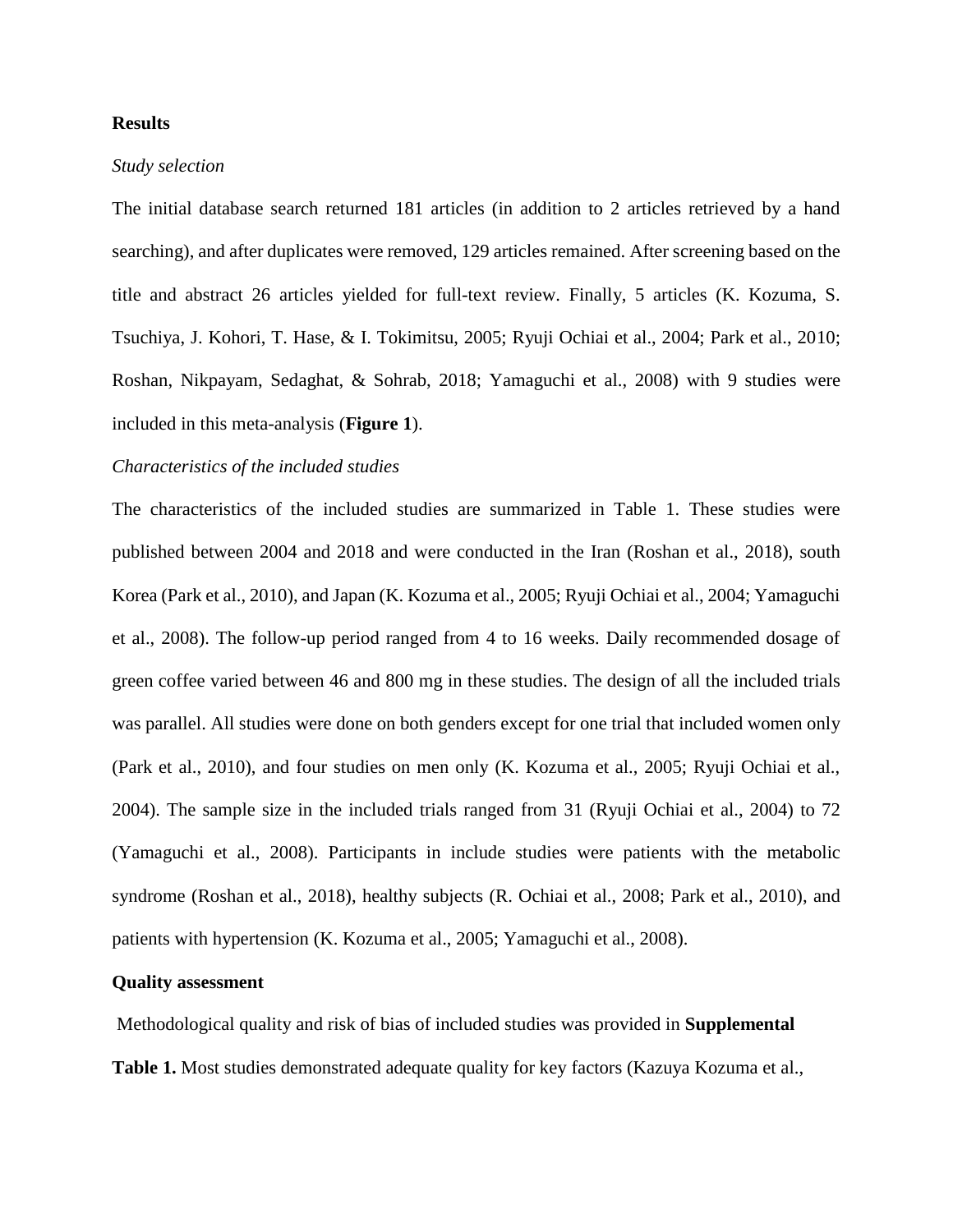2005; Park et al., 2010; Yamaguchi et al., 2008). Two have fair quality for blinding of outcome assessment (Ryuji Ochiai et al., 2004) and selective outcome reporting (Roshan et al., 2018), respectively.

#### *Meta-analysis results*

#### *Effect of green coffee extract supplementation on SBP*

Nine studies including a total of 501 participants (case=251 and control=250) reported SBP as an outcome measure. Overall results from the random-effects model indicated that green coffee extract supplementation administration did result in significant change in SBP after green coffee supplementation WMD:  $-3.093$  mmHg, 95% CI:  $-3.914$ ,  $-2.273$ ,  $p<0.001$ ) with no significant heterogeneity among the studies ( $I^2 = 0.0\%$ ,  $p = 0.454$ ) (**Figure2**). In the subgroup analysis, we found that green coffee extract supplementation remained significant in hypertensive subjects, and metabolic syndrome patients. In addition, there was a greater significant reduction in SBP in studies with green coffee dosage  $\geq 400$  mg (WMD: -7.21 mmHg, 95% CI: -13.73, -0.69, p = 0.030) and a significant reduction with intervention duration  $\leq$ 4 weeks (WMD: -3.12 mmHg, 95% CI: -3.96, -2.27, p<0.001) (**Supplemental figure 1)**.

#### *Effect of green coffee extract supplementation on DBP*

9 studies including a total of 501 participants (case=251, and control=250) reported DBP as an outcome measure. Combined results from the random-effects model indicated that DBP did change significantly following green coffee extract administration (WMD: -2.170 mmHg, 95% CI: -2.749, -1.590, p<0.001) with low heterogeneity among the studies ( $I^2 = 46.5\%$ , p = 0.060) (**Figure 3**). When, we conducted subgroup analyses based on health status; green coffee extract administration reduced DBP only in hypertensive subjects (WMD: -2.179 mmHg, 95% CI: -2.524, -1.834,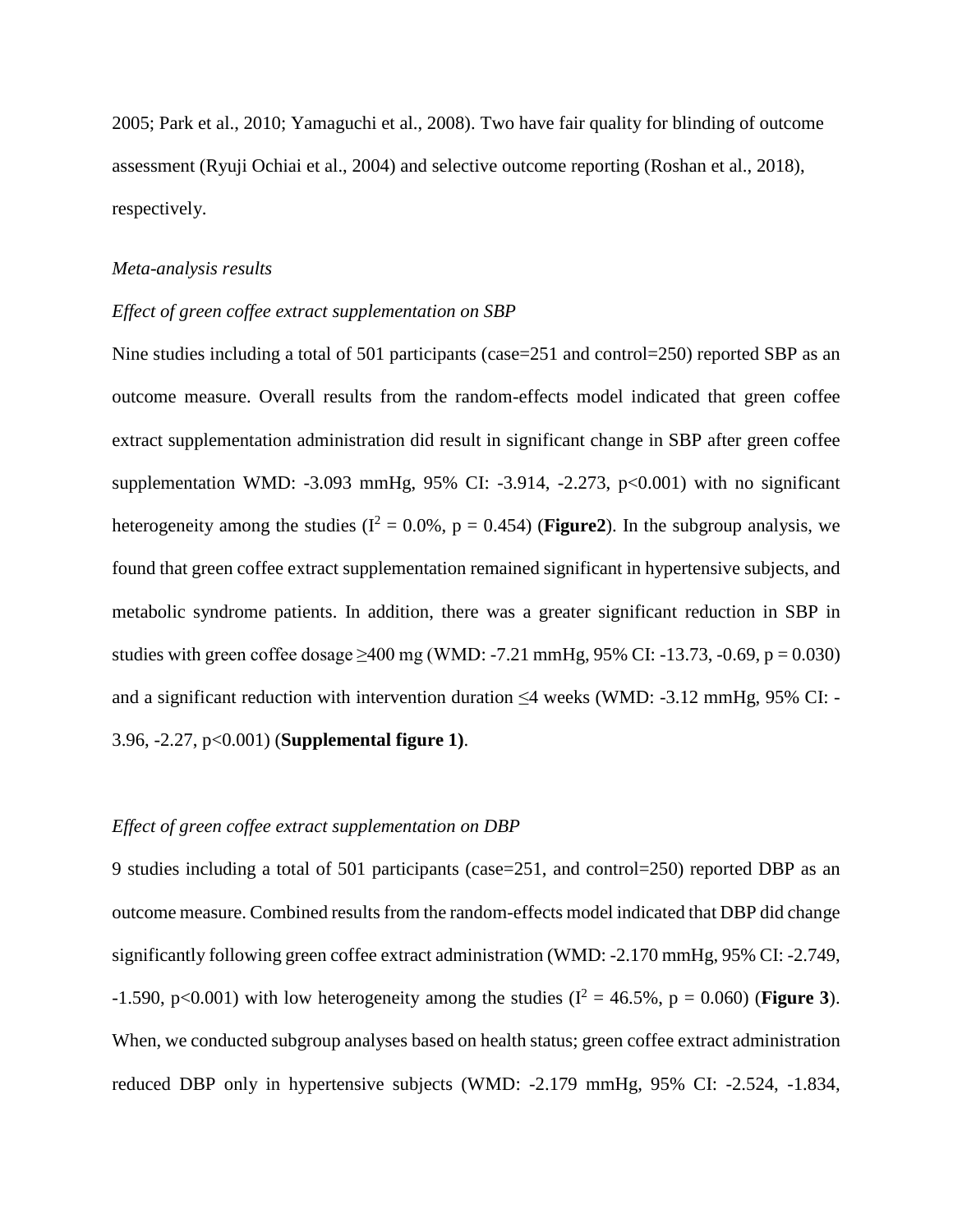p<0.001). In addition, green coffee extract administration reduced DBP in studies with intervention duration ≤4 weeks and green coffee dosage <400 mg (**Supplementary figure 2**).

#### *Sensitivity analysis*

To discover the impact of each single study on the combine effect size, we removed each trial from the analysis, step by step. We observed no significant effect of any individual study on the combine effect sizes of SBP and DBP (**Supplementary figure 3)**.

#### *Publication bias*

Evaluation of publication bias by visual inspection of funnel plot demonstrated no evidence of publication bias in the meta-analysis of green coffee extract supplementation on SBP and DBP (**Figure 4)**.

#### **Discussion**

Bioactive phytochemicals of coffee have gained prominence due to their reputed biological properties, including; antioxidant and anti-inflammatory activities, increased fatty acid oxidation and insulin sensitivity, modulation of glucose absorption and utilization, and antihypertensive effects (Godos et al., 2014; Sudeep, Venkatakrishna, Patel, & Shyamprasad, 2016). Although coffee contains numerous bioactive phytochemicals, the traditional coffee roasting process inhibits significant amounts of the phytochemicals that are purportedly responsible for the biological actions, such as chlorogenic acid (Esquivel & Jiménez, 2012). To ameliorate loss of some compounds with beneficial, health-eliciting effects, coffee can also be used as GCBE (Esquivel & Jiménez, 2012). Green coffee bean extract is comprised of unroasted coffee beans and contains higher amounts of bioactive phytochemicals than that for the usual roasted coffee that is generally consumed (Esquivel & Jiménez, 2012; Sarriá, Martínez-López, Mateos, & Bravo-Clemente, 2016). The unroasted variant of coffee, the green coffee bean, has been purported to elicit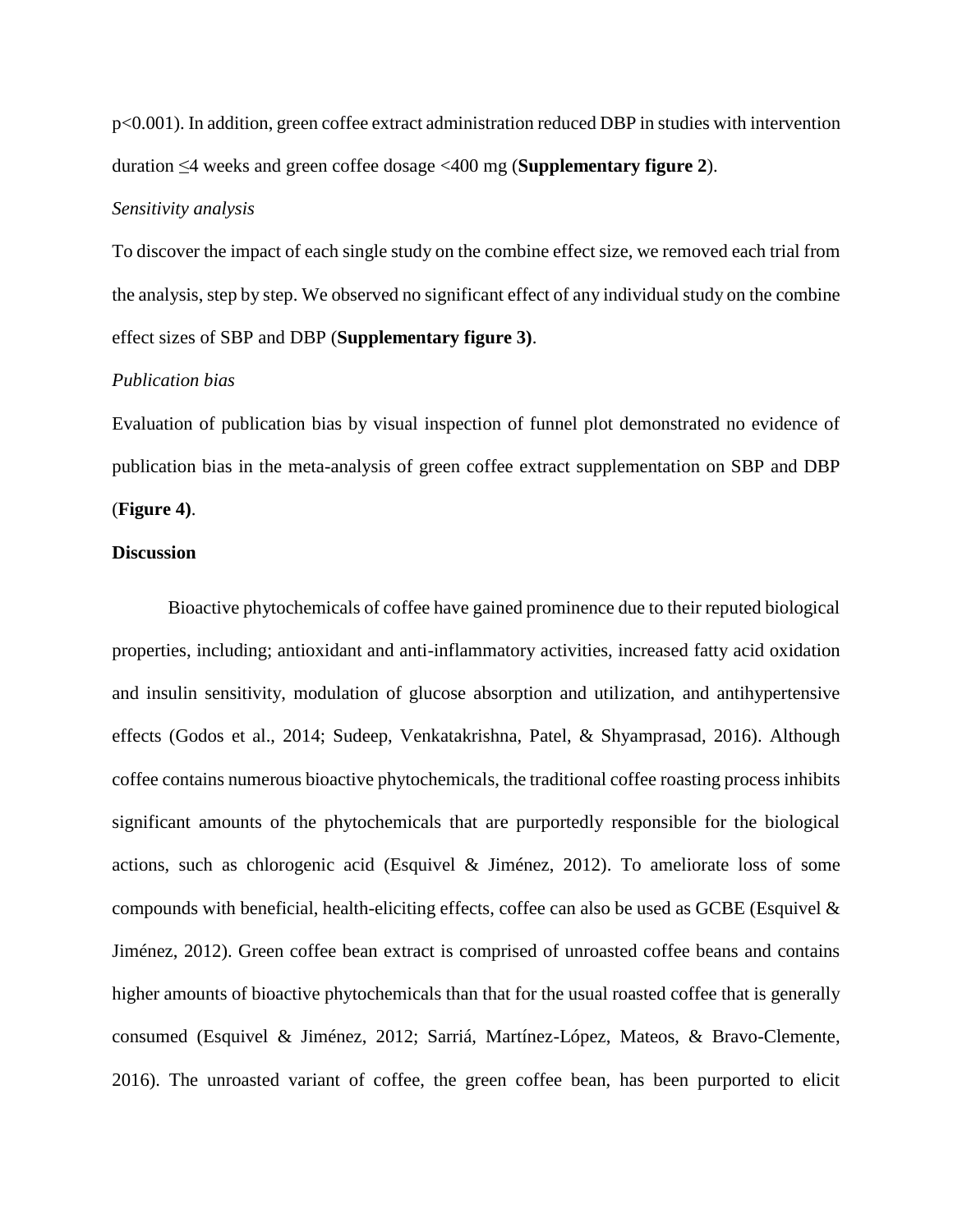numerous, potential, positive effects on indices of blood pressure. Indeed, GCBE has been shown to elicit anti-hypertensive effects in spontaneously hypertensive rats [9], and in mildly hypertensive humans [10]. Given the health burden globally associated with hypertension and cardiovascular disease, and the dearth of consensus on the efficacy of GCBE in reducing blood pressure, the aim of the present study was to determine the efficacy and effectiveness of GCBE supplementation on blood pressure. In the present meta-analysis, we summarized results from nine studies which examined the effects of GCBE supplementation on SBP and DBP in adults. Our results indicated that GCBE supplementation can significantly reduce SBP and DBP. Whilst in the subgroup analyses, we found significant reductions in SBP and DBP for patients with pre-existing hypertension, particularly at dosages of  $\geq 400$  mg.

Polyphenols are abundant secondary metabolites in plants and are asserted to prevent, or at least ameliorate, diseases associated with oxidative stress and their associated complications. The glycosylated derivate forms of polyphenol, chlorogenic acids (ester of caffeic acid and quinic acid) are the principal polyphenol in coffee (Manach, Scalbert, Morand, Rémésy, & Jiménez, 2004). There is agglomerative evidence that coffee positively impacts metabolic syndromes such as obesity, type 2 diabetes, atherosclerosis, and insulin-resistance (Dickson et al., 2015; Ding, Bhupathiraju, Chen, van Dam, & Hu, 2014; Ho et al., 2012). Moreover, many pharmacological studies regarding GCBE supplementation demonstrate that the chlorogenic acids in green coffee regulates hypertensive, vasoreactivity, and glucose metabolism (Blum, Lemaire, & Lafay, 2007; Kazuya Kozuma et al., 2005). Indeed, in the present study we highlight that GCBE supplementation can significantly reduce SBP and DBP, and when stratified by health status, GCBE remains effective in reducing SBP and DBP in patients with preexisting hypertension, but not metabolic syndrome. Onakpoya et al, (Onakpoya et al., 2015) previously reported that GCBE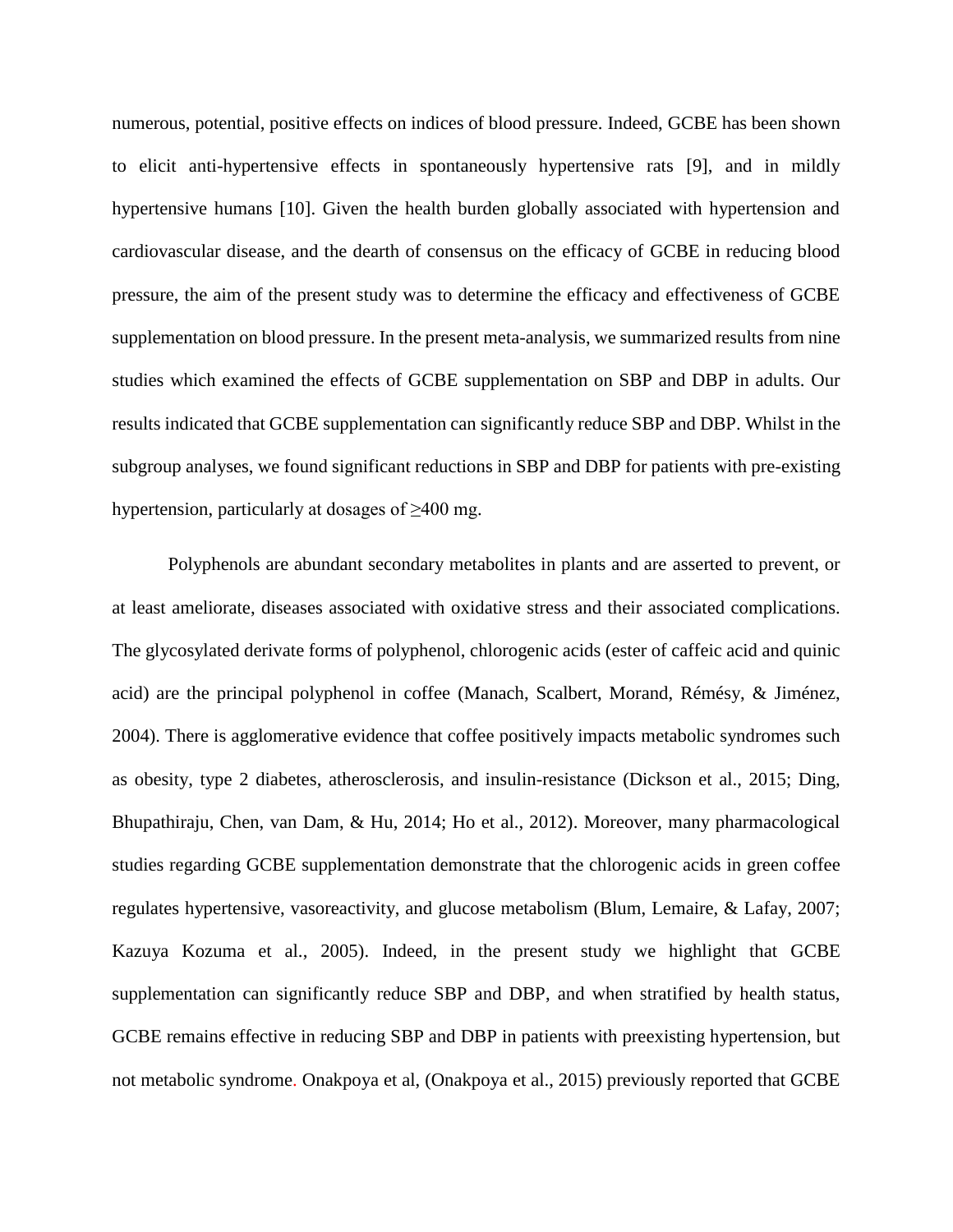supplementation significantly reduces SBP and DBP; problematically, however, in Onakpoya et al, only five eligible studies were included, with only Asian populations represented and no stratification by health status (Onakpoya et al., 2015). Thus, the authors concluded SBP and DBP are reduced; however, in the present study we were able to include a larger sample, a more diverse population, and demonstrate that the hypotensive effects of GCBE supplementation, specific to DBP, are only evident in patients with preexisting hypertension and not metabolic syndrome; whilst both patient groups had favorable reductions in SBP.

Hypertension is associated with a variety of serious consequences and comorbidities, including; kidney disease, diabetes, stroke, heart disease and many others. It has been reported that for each 2 mmHg rise in SBP, this corresponds to a 7% increased risk of mortality from heart disease, in addition to a 10% increased risk of stroke ("Overview | Hypertension in adults: diagnosis and management | Guidance | NICE," 2019). Consumption GCBE has been reported to reduce BP and BMI via its' influence on 11β-HSD1 Enzyme Activity, through the reduction of the stress hormone level, cortisol ("Overview | Hypertension in adults: diagnosis and management | Guidance | NICE," 2019; Revuelta-Iniesta & Al-Dujaili, 2014). Mechanistically, CGAs are involved in the suppression of macrophage infiltration, and thus may be involved in blood vessel remodeling (Kanno et al., 2013). Furthermore, the blood pressure reducing properties of CGA constituents (caffeic or ferulic acid) have been studied in animals (Suzuki et al., 2002), where intravenous injections of these acids at higher relative doses revealed stronger hypotensive effects. Human studies have demonstrated that although there is inter-individual variability in the absorption and pharmacokinetics, CGA has high bioavailability when consumed orally (Farah, Monteiro, Donangelo, & Lafay, 2008; Monteiro, Farah, Perrone, Trugo, & Donangelo, 2007;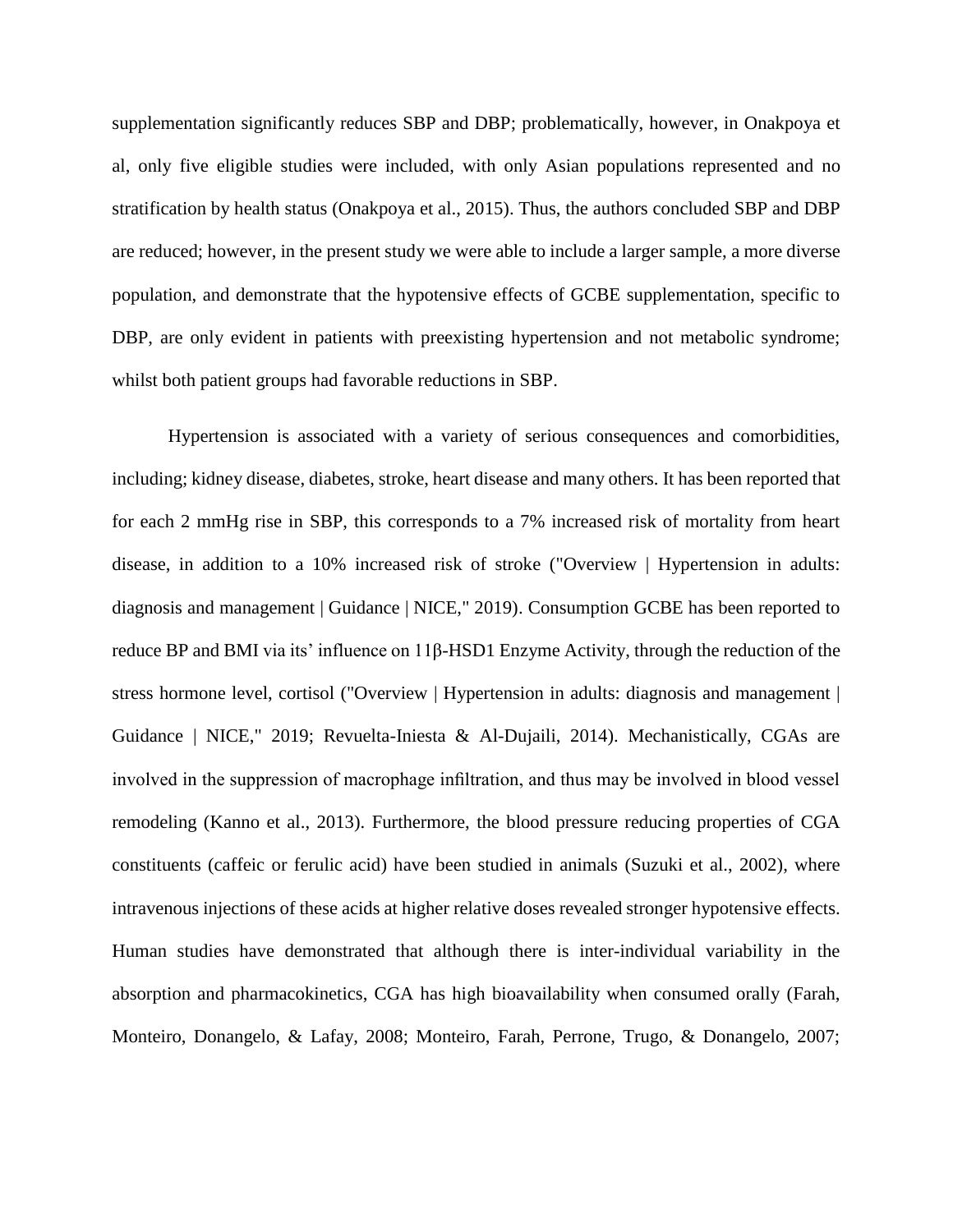Stalmach, Steiling, Williamson, & Crozier, 2010). Supporting the assertion of high bioavailability when orally consumed, , we found a greater reduction in SBP at dosages of  $\geq 400$  mg.

#### **Strength and limitations**

The primary strength of this study was that this meta-analysis provided a comprehensive overview of the effect of GCBE supplementation of blood pressure indices, far beyond evidence thus far, manifest in human-based RCTs; and given the potential influence on the treatment or management of hypertension, this is worthwhile endeavor. The evidence base, prior to this metaanalysis, was relatively bereft of uniformity, with the preceding meta-analysis only including five studies of homogenous populations, and thus urgently required a summative, quantitative assessment, which we have provided. We demonstrated that there is sufficient evidence for GCBE supplementation to elicit positive effects on SBP and DBP. Another strength of the current metaanalysis is the assimilation of the heterogeneous sample of participants, with a range of demographic statuses, ethnicities and ages. We were also able to stratify analyses based on both duration of supplementation and dosage, in addition to health status, thereby providing foresight into expected outcomes based on such information and highlighting that reductions in DBP may only be manifest in patients with preexisting hypertension, and not metabolic syndrome.

Notwithstanding, the current study has some limitations. The extent to which concomitant lifestyle adjustments influenced the results seen in the meta-analyses is uncertain. Apart from coffee, CGA is available in a wide variety of foods including potatoes, fruits and peanuts; on the average, humans are thought to consume approximately 1g of CGA daily via food intake (Suzuki et al., 2006). Whether the extra amount of CGA consumed by trial participants led to an enhancement of its effect on blood pressure is not clear. The adverse event reports from the included studies suggest that CGA is generally safe. In a previous report, CGA consumption has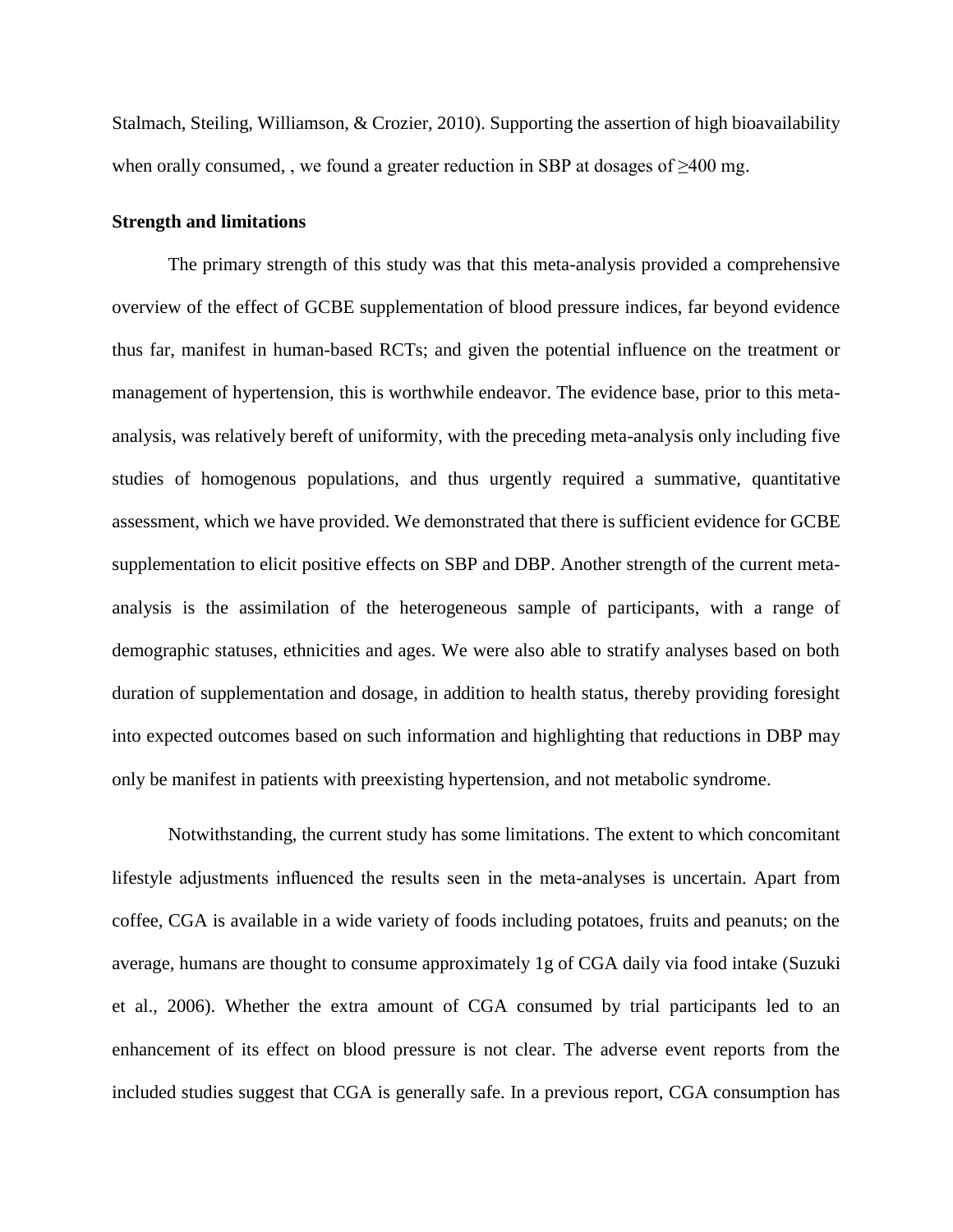been reported to increase plasma total homocysteine concentration, which is a risk factor for coronary heart disease (Olthof, Hollman, Zock, & Katan, 2001).

The analyses were not restricted to solitarily include patients of one type, consequently, this permitted a larger number of studies and participants to be included for analyses, however could conceivably impact mechanism of action and effectiveness. Some included trials were small in sample size, and it has been demonstrated by Sterne *et al.* that it is probable for studies with small sample sizes to report bigger effect sizes in intervention arms than studies with larger participant pools (Sterne & Egger, 2001). Nevertheless, this was out of the operational control of the meta-analysis.

#### **Conclusion**

 The results of current meta-analysis study support the use of GCBE supplementation for the improvement of blood pressure indices, with sub-group analysis highlighting greater improvements in dosages of ≥400 mg. However, notwithstanding the positive effect elicited by GCBE supplementation for SBP cross health statuses, it is evident that for DBP, significant effects only remain in patients with preexisting hypertension, and not metabolic syndrome. Moreover, there appears no deleterious or adverse side effects manifest as a result of GCBE supplementation; notwithstanding, however, further studies concerned with safe levels of GCBE consumption are warranted.

#### **References**

Al-Dujaili, E. A., Abuhajleh, M. N., & Al-Turk, W. (2016). Effect of Green Coffee Bean Extract Consumption on Blood Pressure and Anthropometric Measures in Healthy Volunteers: A Pilot Crossover Placebo Controlled Study. *Jordan Journal of Pharmaceutical Sciences, 403*(3979), 1-11.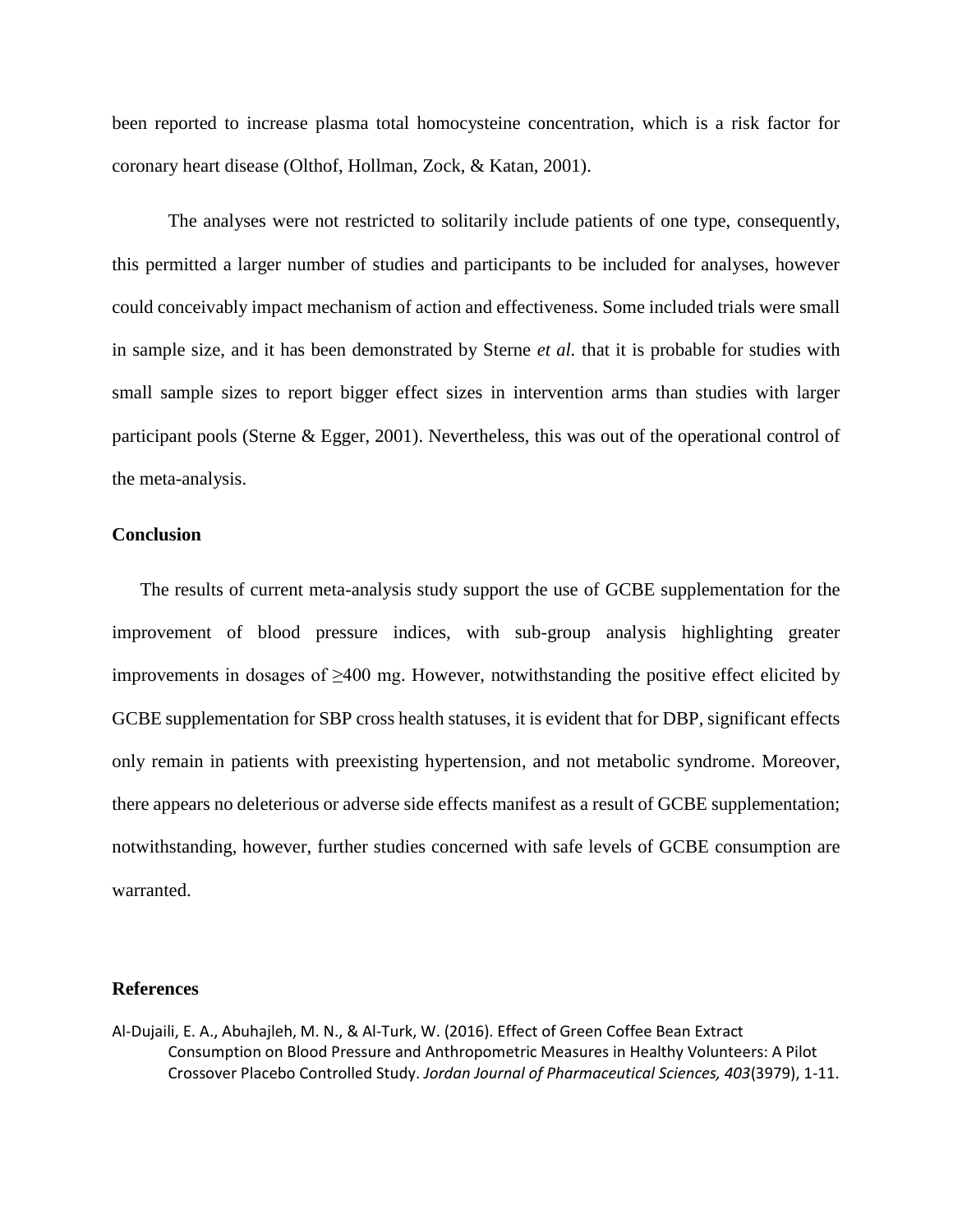- Blum, J., Lemaire, B., & Lafay, S. (2007). Effect of a green decaffeinated coffee extract on glycaemia. *NutraFoods Res, 6*, 13-17.
- Chen, Z.-Y., Peng, C., Jiao, R., Wong, Y. M., Yang, N., & Huang, Y. (2009). Anti-hypertensive nutraceuticals and functional foods. *Journal of agricultural and food chemistry, 57*(11), 4485-4499.
- Cho, A.-S., Jeon, S.-M., Kim, M.-J., Yeo, J., Seo, K.-I., Choi, M.-S., & Lee, M.-K. (2010). Chlorogenic acid exhibits anti-obesity property and improves lipid metabolism in high-fat diet-induced-obese mice. *Food and Chemical Toxicology, 48*(3), 937-943.
- Clifford, M. N. (1999). Chlorogenic acids and other cinnamates–nature, occurrence and dietary burden. *Journal of the Science of Food and Agriculture, 79*(3), 362-372.
- Dickson, J., Liese, A., Lorenzo, C., Haffner, S., Watkins, S., Hamren, S., . . . Hanley, A. (2015). Associations of coffee consumption with markers of liver injury in the insulin resistance atherosclerosis study. *BMC gastroenterology, 15*(1), 88.
- Ding, M., Bhupathiraju, S. N., Chen, M., van Dam, R. M., & Hu, F. B. (2014). Caffeinated and decaffeinated coffee consumption and risk of type 2 diabetes: a systematic review and a doseresponse meta-analysis. *Diabetes care, 37*(2), 569-586.
- Egger, M., Smith, G. D., Schneider, M., & Minder, C. (1997). Bias in meta-analysis detected by a simple, graphical test. *Bmj, 315*(7109), 629-634.
- Esquivel, P., & Jiménez, V. M. (2012). Functional properties of coffee and coffee by-products. *Food Research International, 46*(2), 488-495.
- Farah, A., Monteiro, M., Donangelo, C. M., & Lafay, S. (2008). Chlorogenic acids from green coffee extract are highly bioavailable in humans. *The Journal of nutrition, 138*(12), 2309-2315.
- Flament, I., & Bessière-Thomas, Y. (2002). *Coffee flavor chemistry*: John Wiley & Sons.
- Gaafar, A., El-Ghamery, H., & Mahmuod, S. (2013). Effect of green and degree of roasted Arabic coffee on hyperlipidemia and antioxidant status in diabetic rats. *Advance Journal of Food Science and Technology, 5*(5), 619-626.
- Godos, J., Pluchinotta, F. R., Marventano, S., Buscemi, S., Li Volti, G., Galvano, F., & Grosso, G. (2014). Coffee components and cardiovascular risk: beneficial and detrimental effects. *International journal of food sciences and nutrition, 65*(8), 925-936.
- Gorji, Z., Nazary-Vannani, A., talaei, S., Varkaneh, H. K., Clark, C. C. T., Fatahi, S., . . . Zhang, Y. (2019). The Effect of Green-Coffee Extract Supplementation on Obesity: A Systematic Review and Dose-Response Meta-Analysis of Randomized Controlled Trials. *Phytomedicine*, 153018. doi[:https://doi.org/10.1016/j.phymed.2019.153018](https://doi.org/10.1016/j.phymed.2019.153018)
- Haidari, F., Samadi, M., Mohammadshahi, M., Jalali, M. T., & Engali, K. A. (2017). Energy restriction combined with green coffee bean extract affects serum adipocytokines and the body composition in obese women. *Asia Pacific journal of clinical nutrition, 26*(6), 1048.
- Higgins, J. (2011). GSe. *Cochrane handbook for systematic reviews of interventions version, 5*(0).
- Ho, L., Varghese, M., Wang, J., Zhao, W., Chen, F., Knable, L. A., . . . Pasinetti, G. M. (2012). Dietary supplementation with decaffeinated green coffee improves diet-induced insulin resistance and brain energy metabolism in mice. *Nutritional neuroscience, 15*(1), 37-45.
- Hozo, S. P., Djulbegovic, B., & Hozo, I. (2005). Estimating the mean and variance from the median, range, and the size of a sample. *BMC medical research methodology, 5*(1), 13.
- Johnson, S., Koh, W.-P., Wang, R., Govindarajan, S., Mimi, C. Y., & Yuan, J.-M. (2011). Coffee consumption and reduced risk of hepatocellular carcinoma: findings from the Singapore Chinese Health Study. *Cancer Causes & Control, 22*(3), 503-510.
- Kanno, Y., Watanabe, R., Zempo, H., Ogawa, M., Suzuki, J.-i., & Isobe, M. (2013). Chlorogenic acid attenuates ventricular remodeling after myocardial infarction in mice. *International heart journal, 54*(3), 176-180.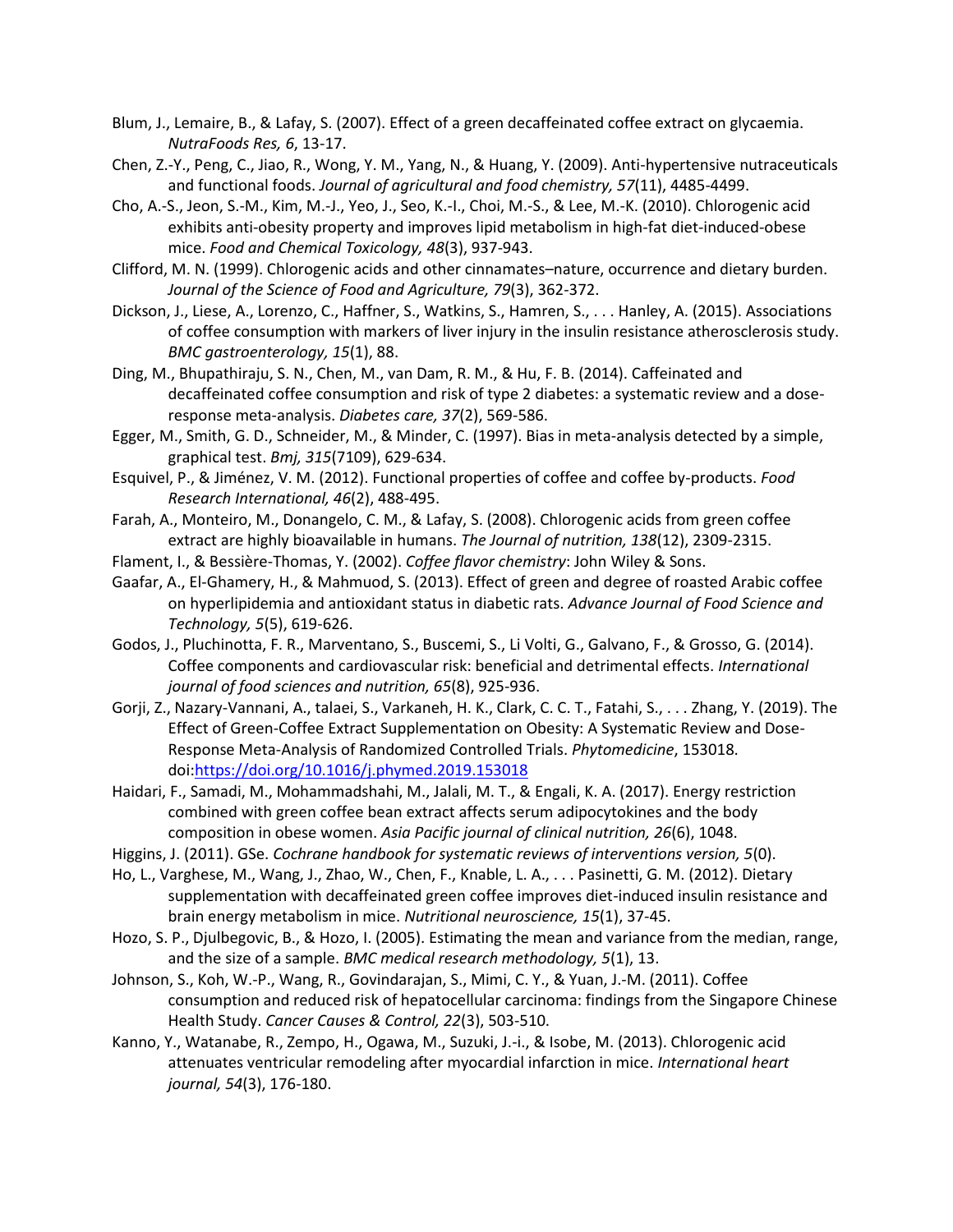Kearney, P. M., Whelton, M., Reynolds, K., Muntner, P., Whelton, P. K., & He, J. (2005). Global burden of hypertension: analysis of worldwide data. *The lancet, 365*(9455), 217-223.

- Kearney, P. M., Whelton, M., Reynolds, K., Whelton, P. K., & He, J. (2004). Worldwide prevalence of hypertension: a systematic review. *Journal of hypertension, 22*(1), 11-19.
- Kozuma, K., Tsuchiya, S., Kohori, J., Hase, T., & Tokimitsu, I. (2005). Antihypertensive effect of green coffee bean extract on mildly hypertensive subjects. *Hypertension Research, 28*(9), 711.
- Kozuma, K., Tsuchiya, S., Kohori, J., Hase, T., & Tokimitsu, I. (2005). Antihypertensive effect of green coffee bean extract on mildly hypertensive subjects. *Hypertens Res, 28*(9), 711-718. doi:10.1291/hypres.28.711
- Manach, C., Scalbert, A., Morand, C., Rémésy, C., & Jiménez, L. (2004). Polyphenols: food sources and bioavailability. *The American journal of clinical nutrition, 79*(5), 727-747.
- Meng, S., Cao, J., Feng, Q., Peng, J., & Hu, Y. (2013). Roles of chlorogenic acid on regulating glucose and lipids metabolism: a review. *Evidence-Based Complementary and Alternative Medicine, 2013*.
- Moher, D., Liberati, A., Tetzlaff, J., Altman, D. G., & Group, P. (2009). Reprint—preferred reporting items for systematic reviews and meta-analyses: the PRISMA statement. *Physical therapy, 89*(9), 873- 880.
- Monteiro, M., Farah, A., Perrone, D., Trugo, L. C., & Donangelo, C. (2007). Chlorogenic acid compounds from coffee are differentially absorbed and metabolized in humans. *The Journal of nutrition, 137*(10), 2196-2201.
- Ochiai, R., Jokura, H., Suzuki, A., Tokimitsu, I., Ohishi, M., Komai, N., . . . Ogihara, T. (2004). Green coffee bean extract improves human vasoreactivity. *Hypertension Research, 27*(10), 731-737.
- Ochiai, R., Nagao, T., Katsuragi, Y., Tokimitsu, I., Funatsu, K., & Nakamura, H. (2008). Effects of hydroxyhydroquinone-reduced coffee in patients with essential hypertension. *Journal of Health Science, 54*(3), 302-309. doi:10.1248/jhs.54.302
- Olthof, M. R., Hollman, P. C., Zock, P. L., & Katan, M. B. (2001). Consumption of high doses of chlorogenic acid, present in coffee, or of black tea increases plasma total homocysteine concentrations in humans. *The American journal of clinical nutrition, 73*(3), 532-538.
- Onakpoya, I., Spencer, E., Thompson, M., & Heneghan, C. (2015). The effect of chlorogenic acid on blood pressure: a systematic review and meta-analysis of randomized clinical trials. *Journal of Human Hypertension, 29*(2), 77.
- Ong, K. W., Hsu, A., & Tan, B. K. H. (2013). Anti-diabetic and anti-lipidemic effects of chlorogenic acid are mediated by ampk activation. *Biochemical pharmacology, 85*(9), 1341-1351.
- Overview | Hypertension in adults: diagnosis and management | Guidance | NICE. (2019, 2019/05/09/). Retrieved from<https://www.nice.org.uk/guidance/cg127>
- Palmer, T. M., Peters, J. L., Sutton, A. J., & Moreno, S. G. (2008). Contour-enhanced funnel plots for meta-analysis. *Stata Journal, 8*(2), 242.
- Park, J. Y., Kim, J. Y., Lee, S. P., & Lee, J. H. (2010). The effect of green coffee bean extract supplementation on body fat reduction in overweight/obese women. *Korean Journal of Nutrition, 43*(4), 374-381.
- Revuelta-Iniesta, R., & Al-Dujaili, E. A. (2014). Consumption of green coffee reduces blood pressure and body composition by influencing 11β-HSD1 enzyme activity in healthy individuals: a pilot crossover study using green and black coffee. *BioMed research international, 2014*.
- Roshan, H., Nikpayam, O., Sedaghat, M., & Sohrab, G. (2018). Effects of green coffee extract supplementation on anthropometric indices, glycaemic control, blood pressure, lipid profile, insulin resistance and appetite in patients with the metabolic syndrome: a randomised clinical trial. *Br J Nutr, 119*(3), 250-258. doi:10.1017/s0007114517003439
- Salamat, S., Sharif, S. S., Nazary-Vanani, A., Kord-Varkaneh, H., Clark, C. C. T., & Mohammadshahi, M. (2019). The effect of green coffee extract supplementation on serum oxidized LDL cholesterol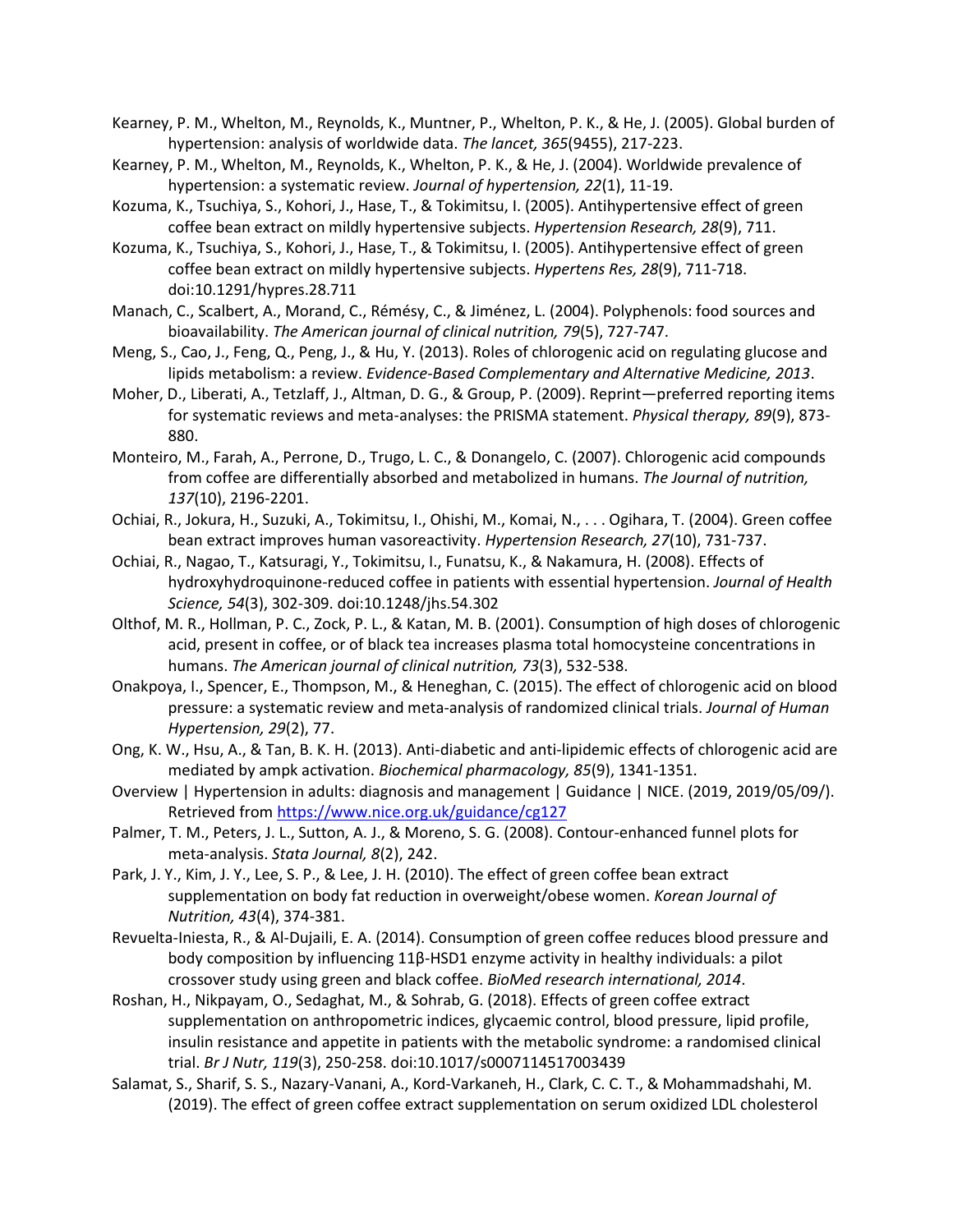and total antioxidant capacity in patients with dyslipidemia: A randomized, double-blind, placebo-controlled trial. *European Journal of Integrative Medicine, 28*, 109-113. doi[:https://doi.org/10.1016/j.eujim.2019.05.001](https://doi.org/10.1016/j.eujim.2019.05.001)

- Sarriá, B., Martínez-López, S., Mateos, R., & Bravo-Clemente, L. (2016). Long-term consumption of a green/roasted coffee blend positively affects glucose metabolism and insulin resistance in humans. *Food Research International, 89*, 1023-1028.
- Stalmach, A., Steiling, H., Williamson, G., & Crozier, A. (2010). Bioavailability of chlorogenic acids following acute ingestion of coffee by humans with an ileostomy. *Archives of Biochemistry and Biophysics, 501*(1), 98-105.
- Stamler, J., Stamler, R., & Neaton, J. D. (1993). Blood pressure, systolic and diastolic, and cardiovascular risks: US population data. *Archives of internal medicine, 153*(5), 598-615.
- Sterne, J. A., & Egger, M. (2001). Funnel plots for detecting bias in meta-analysis: guidelines on choice of axis. *Journal of clinical epidemiology, 54*(10), 1046-1055.
- Sudeep, H., Venkatakrishna, K., Patel, D., & Shyamprasad, K. (2016). Biomechanism of chlorogenic acid complex mediated plasma free fatty acid metabolism in rat liver. *BMC complementary and alternative medicine, 16*(1), 274.
- Suzuki, A., Kagawa, D., Ochiai, R., Tokimitsu, I., & Saito, I. (2002). Green coffee bean extract and its metabolites have a hypotensive effect in spontaneously hypertensive rats. *Hypertension Research, 25*(1), 99-107.
- Suzuki, A., Yamamoto, N., Jokura, H., Yamamoto, M., Fujii, A., Tokimitsu, I., & Saito, I. (2006). Chlorogenic acid attenuates hypertension and improves endothelial function in spontaneously hypertensive rats. *Journal of hypertension, 24*(6), 1065-1073.
- van Dam, R. M. (2008). Coffee consumption and risk of type 2 diabetes, cardiovascular diseases, and cancer. *Applied physiology, nutrition, and metabolism, 33*(6), 1269-1283.
- Yamaguchi, T., Chikama, A., Mori, K., Watanabe, T., Shioya, Y., Katsuragi, Y., & Tokimitsu, I. (2008). Hydroxyhydroquinone-free coffee: A double-blind, randomized controlled dose–response study of blood pressure. *Nutrition, Metabolism and Cardiovascular Diseases, 18*(6), 408-414.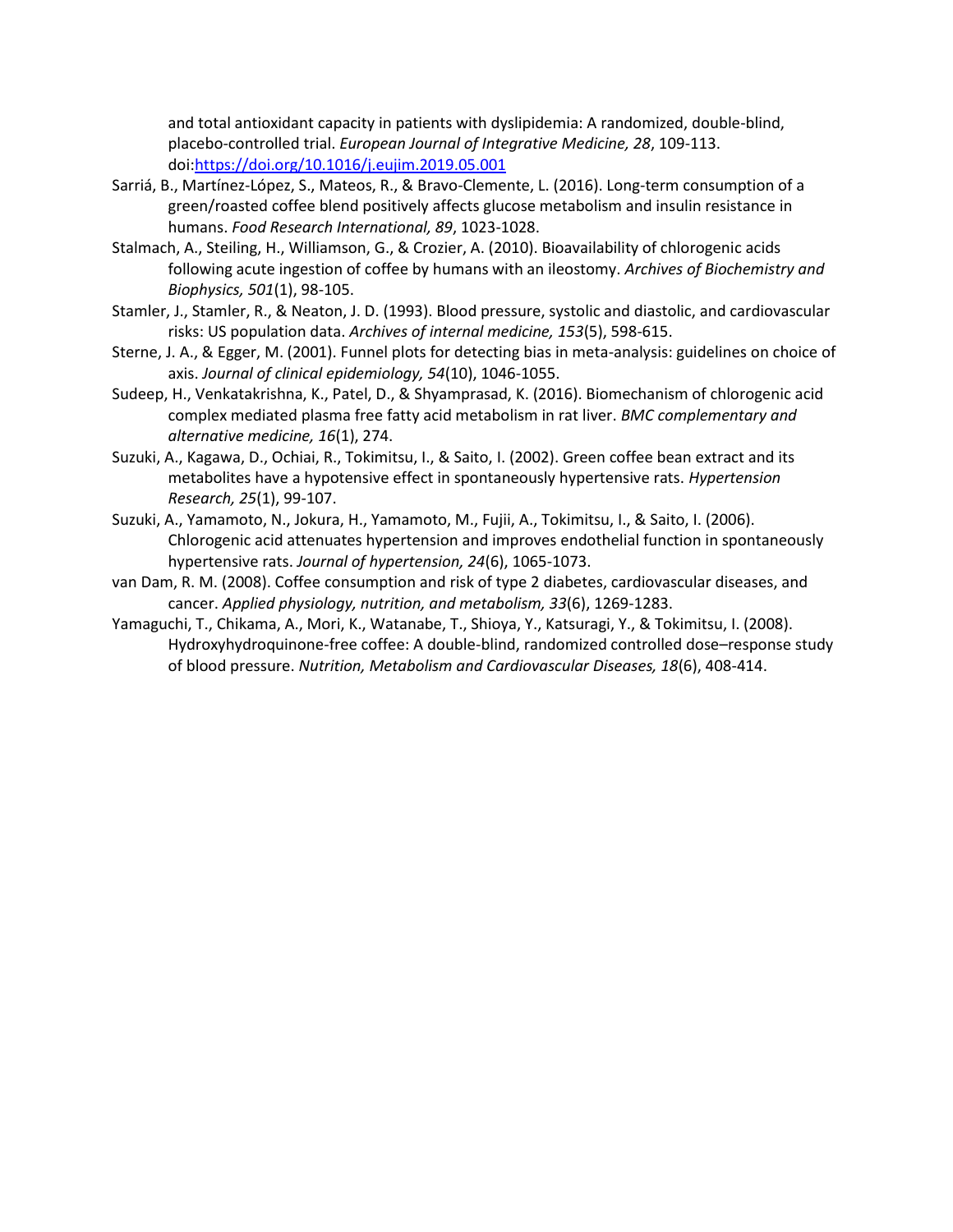**Table 1.** Characteristics of eligible studies.

| Author,                                          | <b>Clinical</b>                                          | <b>Population</b>                          | <b>Sex</b>   | <b>Sample</b>                  | <b>Duration</b> | <b>Outcome</b> | <b>Intervention</b>              |                                                        |
|--------------------------------------------------|----------------------------------------------------------|--------------------------------------------|--------------|--------------------------------|-----------------|----------------|----------------------------------|--------------------------------------------------------|
| Country,<br>year                                 | trial design                                             |                                            |              | size<br><b>GCE/Place</b><br>bo |                 |                | Interventio<br>n group           | <b>Placebo</b><br>group                                |
| Kazuya<br>KOZUMA et<br>al.<br>Japan, 2005<br>(a) | randomised<br>double-blind<br>clinical<br>trial/parallel | Mildly<br>hypertensive<br>patient          | Men          | 31/29                          | 4 weeks         | Weight, BMI    | $185$ mg/d<br><b>GCBE</b>        | NR                                                     |
| Kazuya<br>KOZUMA et<br>al.<br>Japan, 2005<br>(b) | randomised<br>double-blind<br>clinical<br>trial/parallel | Mildly<br>hypertensive<br>patient          | Men          | 28/29                          | 4 weeks         | Weight, BMI    | 93 mg/d<br><b>GCBE</b>           | <b>NR</b>                                              |
| Kazuya<br>KOZUMA et<br>al,<br>Japan, 2005<br>(c) | randomised<br>double-blind<br>clinical<br>trial/parallel | Mildly<br>hypertensive<br>patient          | Men          | 29/29                          | 4 weeks         | Weight, BMI    | $46 \text{ mg/d}$<br><b>GCBE</b> | <b>NR</b>                                              |
| Yamaguchi<br>et al, Japan,<br>2008               | randomised<br>double-blind<br>clinical<br>trial/parallel | mildly<br>hypertensive<br>men and<br>women | <b>Both</b>  | 37/37                          | 4 weeks         | Weight, BMI    | $82 \text{ mg/d}$<br>CGAs        | The<br>zero-dose<br>coffee<br>contained 0<br>mg of CGA |
| Yamaguchi<br>et al, Japan,<br>2008               | randomised<br>double-blind<br>clinical<br>trial/parallel | mildly<br>hypertensive<br>men and<br>women | <b>Both</b>  | 35/37                          | 4 weeks         |                | 172mg/d<br><b>CGAs</b>           | The<br>zero-dose<br>coffee<br>contained 0<br>mg of CGA |
| Yamaguchi<br>et al, Japan,<br>2008               | randomised<br>double-blind<br>clinical<br>trial/parallel | mildly<br>hypertensive<br>men and<br>women | <b>B</b> oth | 37/37                          | 4 weeks         |                | $299$ mg/d<br>CGAs               | The<br>zero-dose<br>coffee<br>contained 0<br>mg of CGA |